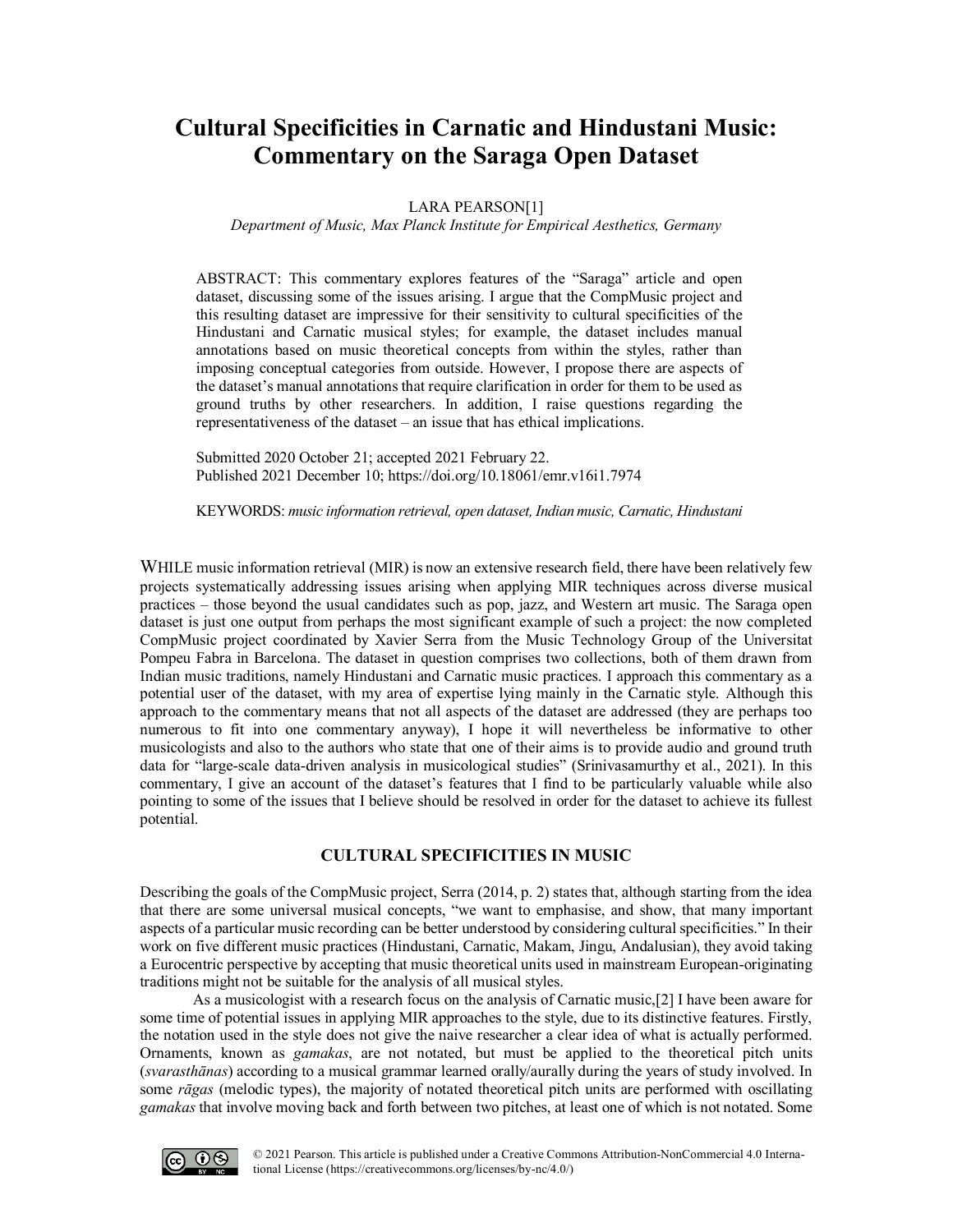of the oscillating *gamakas* may not even touch on the theoretical (notated) pitch position but instead include pitches that are outside of the theoretical *rāga* "scale" (Krishna and Ishwar 2012, p. 15; Pearson 2016, p. 290). Therefore, analyzing notation will tell researchers little about how the music actually sounds, unless the researchers are themselves Carnatic musicians. So, for example, analyzing prominent pitch distribution in audio recordings and then comparing the findings to theoretical "scales" of *rāgas*, in the hope of identifying them, will lead to a high failure rate.

Secondly, the detection of *rāgas* is best achieved not through identification of *rāga* "scales," but rather through detection of characteristic motifs and phrases; this is, in fact, one of the main ways that Carnatic performers and experienced listeners learn to perform and identify *rāgas* (Krishna and Ishwar, 2012, pp. 17-18). Two or more *rāgas* may have the same theoretical "scale" but differ in the *gamakas* performed on particular pitch positions and in the characteristic phrases present (Viswanathan, 1977, p. 31). Characteristic motifs, phrases, and ornaments are also important in Hindustani *rāg* identification (Rao and Rao, 2014; Ganguli and Rao, 2019).

Because the CompMusic project included Hindustani and Carnatic musicians amongst its researchers and collaborators, the teams were able to adjust their MIR approaches to suit the idiosyncratic features of the styles. One significant branch of their research worked towards *rāga* identification through finding characteristic phrases and motifs, based on analysis of pitch (F0) time-series extracted from audio recordings (Gulati et al., 2016; Ganguli et al., 2017). This research focus was an important achievement of the project and one that is reflected in the article and dataset reviewed in this commentary. The dataset includes not only audio recordings of performances but also pitch (F0) data and manual annotations of characteristic phrases, thus enabling future research projects to analyze the recordings based on phrase units that are meaningful in the style. In addition, manual annotations of other meaningful theoretical units are included, such as the *sama* (start point of the metrical cycle) and named sections of the performances. As in the case of the characteristic phrase annotations, these can be used to ask meaningful questions of the dataset, informed by the annotators' knowledge of the styles.

The project has gone further still, using some of these data (so far focusing on the Hindustani dataset) to create educational applications involving visualizations and game-like interactions. The stated aims of the tools are to develop understanding and appreciation of Hindustani music (Srinivasamurthy et al., 2021). Two platforms are described in the article: the Musical Bridges website, which includes a set of interactive educational tools relating to Hindustani music, and an android mobile app (The Saraga App), which includes a related (although not identical) set of tools. In addition to interactive tools designed to increase understanding of *tāls* (types of rhythmic framework), the platforms include Hindustani *rāg* exploration tools that draw on phrase and section annotations from the Saraga dataset. One of the online *rāg* visualizers includes a moving line that traces the musical pitch of the main melodic line, synchronized to the audio recording and highlighted to indicate when a characteristic phrase is being sung. Meanwhile, other occurrences of the same phrase in the recording are indicated in a timeline along the bottom of the screen. I have found pitch visualizations of this type to be helpful in appreciating unfamiliar musical styles, and there is a long history of ethnomusicologists using pitch tracing, instead of staff notation, to visualize musical sound (Moore, 1974). An early use of this technique can be seen in Hugo Zemp's film on yodeling, titled *Head Voice, Chest Voice* (Zemp, 1987; see also Zemp, 1990). On first watching this film, I remember being struck by how seeing the pitch visualization helped me to "hear" what was being sung – to perceive the vocalization better and understand its features. Ethnomusicologists working on Indian raga performance have often used such an approach in publications (Sanyal and Widdess, 2004; Clayton, 2007), while Rao and van der Meer's AUTRIM project produced an impressive website that displays scrolling visualizations of pitch in dozens of Hindustani *rāg* performances.[3] However, the *rāg* visualizer in the Musical Bridges website goes one step further, allowing the viewer to also easily see where characteristic phrases lie in the performance as they watch the pitch visualizations scroll over time. I suggest this is a powerful tool for *rāg*  performance appreciation, informed by a deep understanding of the style.

#### **EXPLORING THE DATASET**

In both the Hindustani and Carnatic datasets, for each audio file there are a number of associated files, including some with automatically extracted data (pitch (F0), tonic) and some with manually annotated data (section, *sama*, tempo, melodic phrase), as well as a metadata file that includes information on the *rāga*, *tāla*, main performer, and so on. To my knowledge, there are no comparable Indian music open datasets, and so the team should be applauded for this achievement.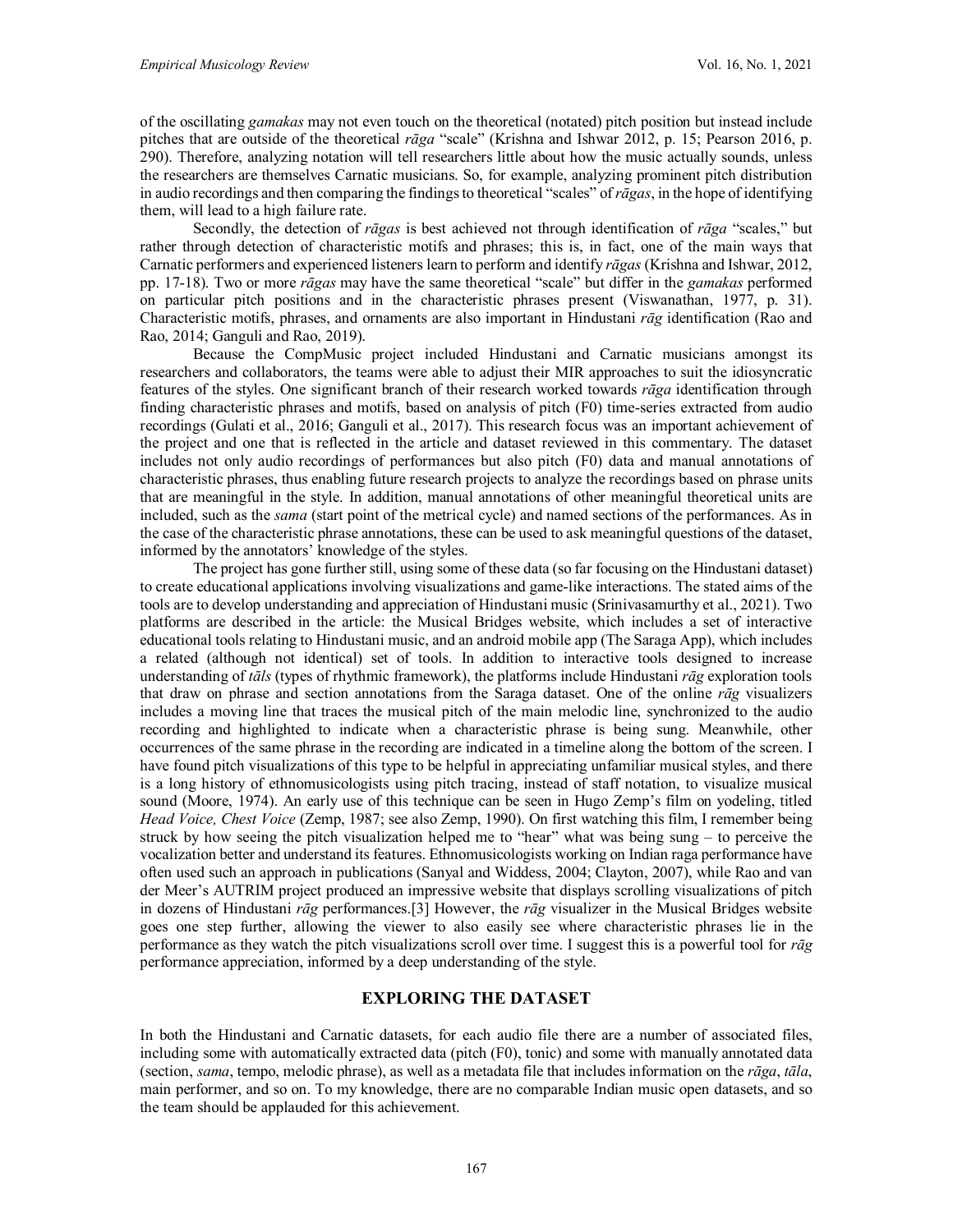The authors have aimed to provide "easy access to the audio, metadata, and annotations in the collections," and so here, I will discuss my experience using the scripts provided in the Github repository. In the scripts folder, there are four notebooks, two of which can be used to explore the dataset while the other two allow downloading of either the full dataset or user-defined subsections. The download by filtering notebook is perhaps the most useful of the four, allowing both exploration of the data and downloading of subsections. Here it is possible to filter the files using a large range of parameters, including the main artist's name, *rāga*, *tāla*, musical form, and file type (mp3, *sama*, phrase, pitch data, and so on). From this filtering, the user can either download the resulting list as a csv file or download the associated files. So, for example, in the Carnatic dataset, I was able to filter and download the phrase annotation files (mphrases-manual) for all of the recordings in *rāga* Bhairavi, as well as the related audio files. As the dataset is not vast (249 Carnatic recordings, 108 Hindustani) and there are a large number of *rāgas* (in this dataset, 96 Carnatic ragas and 61 Hindustani), this particular filtering resulted in only four recordings. But this would still be useful for a case study, and of course many research questions are likely to draw on the entire dataset rather than small subsets.

I did encounter some issues when using the notebooks to download certain sections of the dataset. Using the download by filtering script, the multi-track recordings present in the Carnatic dataset failed to download, as did the mphrases-manual annotation files in the Hindustani dataset (although I could gain access to the Hindustani manual annotation files by downloading the entire Github repository). In addition, on examination, I found a few Carnatic phrase annotation files to be empty. Such issues bring me to one potentially problematic aspect of the open dataset, which is its maintenance. With the research project that led to this dataset largely completed, it could be difficult for the authors of this paper to deliver on some of their goals of accessibility and, indeed, growth of the dataset. The article outlines some of the steps through which they hope that the research and music community can contribute to the dataset, either through submission of new audio recordings or through new manual annotations to the existing recordings. Regarding new manual annotations, an acknowledged important step is to have such annotations verified by experts. This type of expert verification can be difficult to secure, as it is laborious. However, reliability of the manual annotations is of utmost importance for the dataset to achieve its potential. I will discuss this issue further in relation to just one part of the dataset – the manual phrase annotations.

#### **CONCEPTUALISING THE "CHARACTERISTIC PHRASE"**

While the phrase annotations are one of the most interesting and potentially valuable features of this dataset, I did notice some issues relating to these data. Firstly, as the authors acknowledge, not all recordings are annotated (it is somewhere in the region of fifty percent for both the Carnatic and Hindustani datasets). Secondly, in those that are annotated, a relatively small number of phrase annotations are given. This is particularly the case in the Carnatic dataset, where there are often only a few annotations for recordings that lie between approximately 2 and 60 minutes long. This is not in itself a problem, but clearly the dataset would be more useful if the number of phrase annotations were increased.

However, I suggest there is a more fundamental, conceptual problem with the phrase annotations. The article correctly states that "Every rāga has a set of characteristic melodic phrases that act as building blocks to construct melodies," and that "characteristic melodic phrases are also the most prominent cues used by human listeners for identifying rāgas" (Srinivasamurthy et al., 2021). However, not all phrases in a composition or *rāga* performance can be considered "characteristic phrases," some are grammatically correct but do not point strongly to the particular *rāga*. Furthermore, as the authors acknowledge, there is no closed, definitive list of the characteristic phrases in any given *rāga*. Instead, performers become aware of such phrases through experience, and as a result there may be differences between various experts' assessments of what is, and is not a characteristic phrase. Therefore, even for experts, making these decisions or verifying another musician's annotations is not a straightforward task.

Perhaps in an attempt to manage these conceptual issues, the phrases annotated in the mphrasesmanual files have been flagged with a number  $-0$ , 1, or  $2$  – where, according to the article, 1 indicates a phrase that is representative of the composition, and 2 indicates a phrase representative of the *rāga*. However, the majority of phrases in the files are flagged with 0, which would seem to indicate that the majority of phrases annotated are neither characteristic of the *rāga* nor the composition. This would leave musicologists with even fewer characteristic phrases to work from. In addition, in some cases where the same phrase appears within a file on multiple occasions, on some occasions it is flagged with a 1 or 2 and then on other occasions with a 0. This suggests that there was some confusion regarding the meaning of the flags.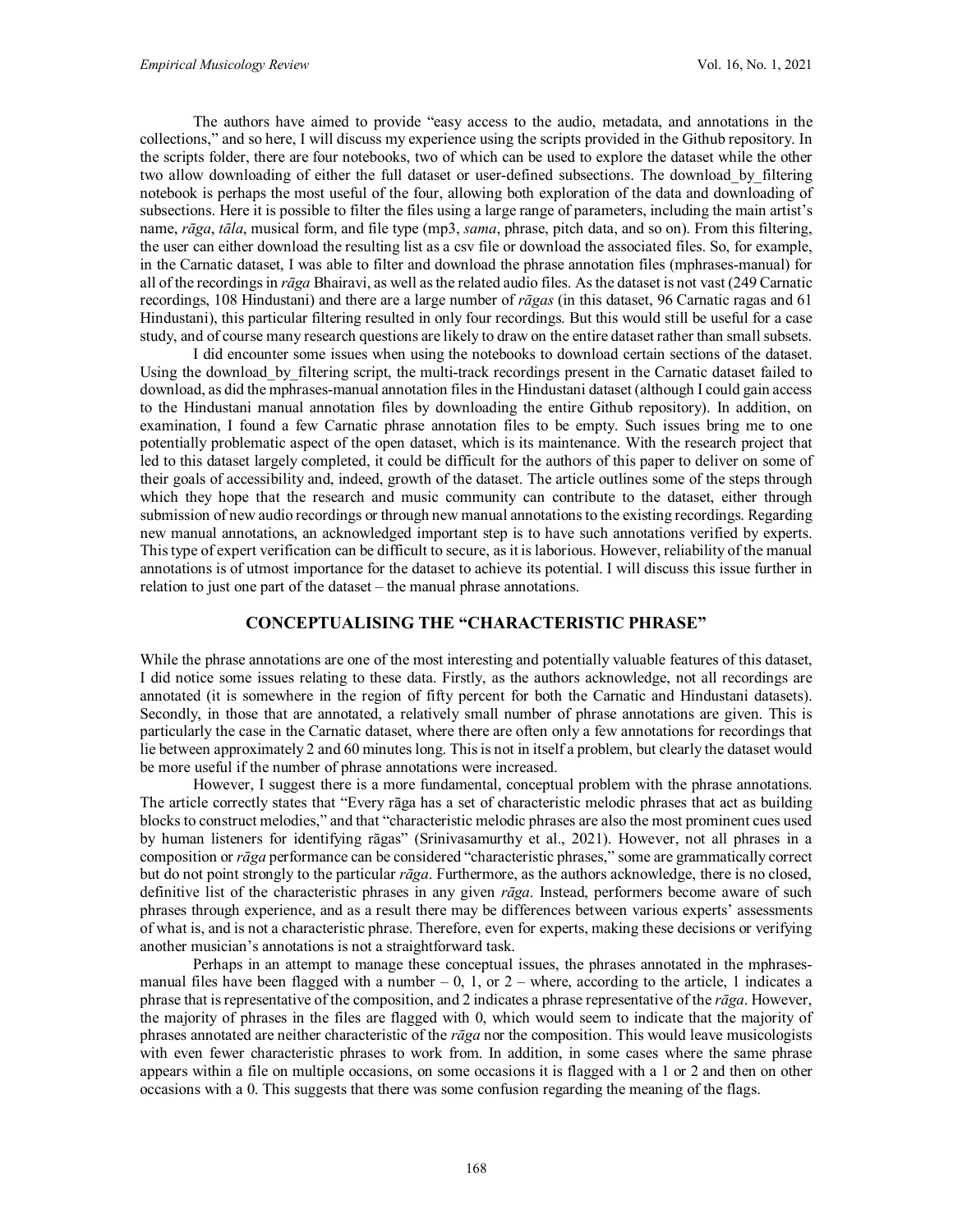I propose that the dataset should be accompanied by a clearer and more extensive description of the rationale behind the annotators' choices regarding the various phrase categories represented by flag numbers. At present, it is difficult to feel confident in using these particular annotations as ground truths, not because the expertise of the annotators is in doubt – those mentioned as having verified the annotations are highly experienced performers – but due to inconsistencies in the flag numbering and the lack of discussion surrounding the criteria for deciding what is a characteristic phrase.

# **REPRESENTATIVENESS OF THE DATASET**

Serra (2014, p. 2) describes one of the goals of creating a dataset as "putting together corpora that capture the essence of a particular music culture for performing our research work." Therefore, it is reasonable to ask what music culture is this particular dataset representative of. Here, I will restrict my comments largely to the Carnatic dataset, the context of which I am more familiar with, but the same question should be asked of the Hindustani dataset.

It might be assumed that the goal is for the Carnatic dataset to be representative of contemporary Carnatic music practice. But an issue here is that contemporary Carnatic music practice is not homogeneous. As with all musical styles, there are subsets within wider styles, some more dominant than others. One feature of the dataset that immediately stands out is that there are no recordings in which an instrumentalist is the main performer – they are all "vocal concerts", led by one or two vocalists with a violinist and one or more percussionists acting as accompanists. However, both Carnatic and Hindustani contemporary performance practice include concerts where instrumentalists are the lead performers, and where there is no vocalist. It is true that vocal concerts are more popular, particularly in the contemporary Carnatic music scene, but this does not mean that other instruments have ceased to exist and be appreciated by a subset of Carnatic music audiences. The *vīṇā* (plucked lute) and *nāgasvaram* (double-reed aerophone) are two instruments that played particularly important roles in the development of the Carnatic style (Sambamoorthy, 1960), and that are still performed and enjoyed today, although they are admittedly less dominant now than they once were (Pearson, 2018). However, they are completely absent from the dataset.

The article does not address the reasons for this choice, except to state that "vocal music is dominant in both traditions but more in Carnatic music" (Srinivasamurthy et al., 2021). Perhaps a decision was taken to create a certain uniformity amongst the recordings. But as a result of this uniformity, a dataset has been created that is not so much representative of contemporary Carnatic music as a whole, but rather that is typical of a dominant subset: namely vocal performance in a rather "serious" style (lighter and more purely devotional sub-styles are also absent from the Carnatic dataset). The possible repercussions of this are that it perpetuates a rather limited view of what Carnatic music is, and also restricts the sorts of questions that might be asked of the dataset. It would have been fascinating to explore differences between vocal and instrumental performance – for example, in the rendition of *gamakas* where there could be differences arising from the ways in which the human body is able to interact with the particular instrument, the types of sounds that can be produced, and even differences of style lying beyond such factors. Deciding what to include and exclude in a dataset, particularly in an open-access dataset that might be reused for decades to come, is a task that also has ethical implications. Unfortunately, this dataset has mirrored the gradual historical exclusion of *nāgasvaram* and *tavil* (double-headed drum) performance from Carnatic music, which is a social and caste issue (the issue being that of caste exclusion) as well as an issue of musical style (Terada, 1997; Krishna, 2013, pp. 357-360).

Notwithstanding the issues raised in this commentary, I find the dataset to be a significant contribution, which I hope to draw on and/or contribute to in the future. As it is an open dataset supported by a team of knowledgeable and committed researchers, it is clear that additions and improvements can be made. Therefore, it should be possible for the conceptual and categorical issues relating to the manual phrase annotations to be clarified, and for the dataset to become more inclusive of the full range of contemporary Carnatic and Hindustani music performance practices.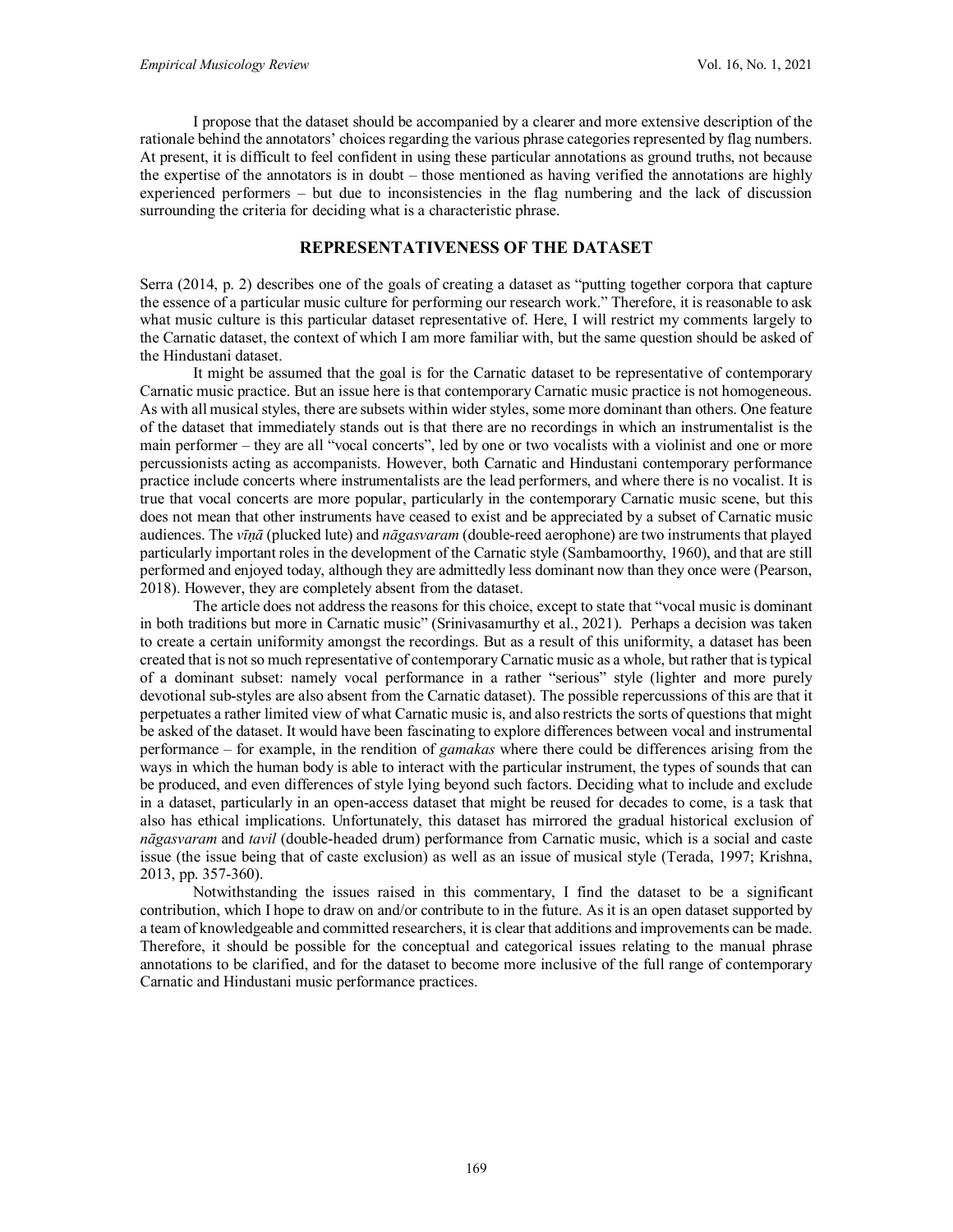# **ACKNOWLEDGMENTS**

This article was copyedited by Annaliese Micallef Grimaud and layout edited by Diana Kayser.

### **NOTES**

[1] Correspondence can be addressed to: Dr. Lara Pearson, Max Planck Institute for Empirical Aesthetics, Grüneburgweg 14, 60322 Frankfurt am Main, Germany, [lara.pearson@ae.mpg.de.](mailto:lara.pearson@ae.mpg.de)

[2] Carnatic can also be found written as Karnatik and Karnatak. They all arise from the full title for the style, *Karnāṭaka Saṅgīta*.

[3]<https://autrimncpa.wordpress.com/>

#### **REFERENCES**

Clayton, M. (2007). Time, gesture and attention in a *khyāl* performance. *Asian Music*, *38*(2), 71-96. <https://doi.org/10.1353/amu.2007.0032>

Ganguli, K. K., Lele, A., Pinjani, S., Rao, P., Srinivasamurthy, A., & Gulati, S. (2017). Melodic shape stylization for robust and efficient motif detection in Hindustani vocal music. *Proceedings from the Twentythird National Conference on Communications (NCC)*, Madras, India. <https://doi.org/10.1109/NCC.2017.8077055>

Ganguli, K. K., & Rao, P. (2019). On the perception of raga motifs by trained musicians. *The Journal of the Acoustical Society of America*, *145*(4), 2418-2434.<https://doi.org/10.1121/1.5097588>

Gulati, S., Serra, J., Ishwar, V., Sentürk, S., & Serra, X. (2016). Phrase-based rāga recognition using vector space modeling. In *In IEEE International Conference on Acoustics, Speech and Signal Processing (ICASSP)* (pp. 66-70).<https://doi.org/10.1109/ICASSP.2016.7471638>

Krishna, T. M. (2013). *A Southern Music: The Karnatik Story*. India: HarperCollins.

Krishna, T. M., & Ishwar, V. (2012). Carnatic music: svara, gamaka, motif and raga identity. In X. Serra, P. Rao, H. Murthy, & B. Bozkurt (Eds.), *Proceedings of the 2nd CompMusic Workshop* (pp. 12-18). Barcelona: Universitat Pompeu Fabra. <http://hdl.handle.net/10230/20494>

Moore, M. (1974). The Seeger Melograph Model C. *Selected Reports in Ethnomusicology*, *2*(1).

Pearson, L. (2016). Coarticulation and gesture: an analysis of melodic movement in South Indian raga performance. *Music Analysis*, *35*(3), 280-313.<https://doi.org/10.1111/musa.12071>

Pearson, L. (2018). Cultural heritage, sustainability and innovation in South Indian art music. In B. Norton & N. Matsumoto (Eds.), *Music as Heritage: Historical and Ethnographic Perspectives* (pp. 238-257). Abingdon: Routledge.<https://doi.org/10.4324/9781315393865-12>

Rao, S., & Rao, P. (2014). An overview of Hindustani music in the context of computational musicology. *Journal of New Music Research*, *43*(1), 24-33.<https://doi.org/10.1080/09298215.2013.831109>

Sambamoorthy, P. (1960). *History of Indian Music*. Madras: Indian Music Publishing House.

Sanyal, R., & Widdess, R. (2004). *Dhrupad: Tradition and Performance in Indian Music*. Aldershot: Ashgate Publishing.